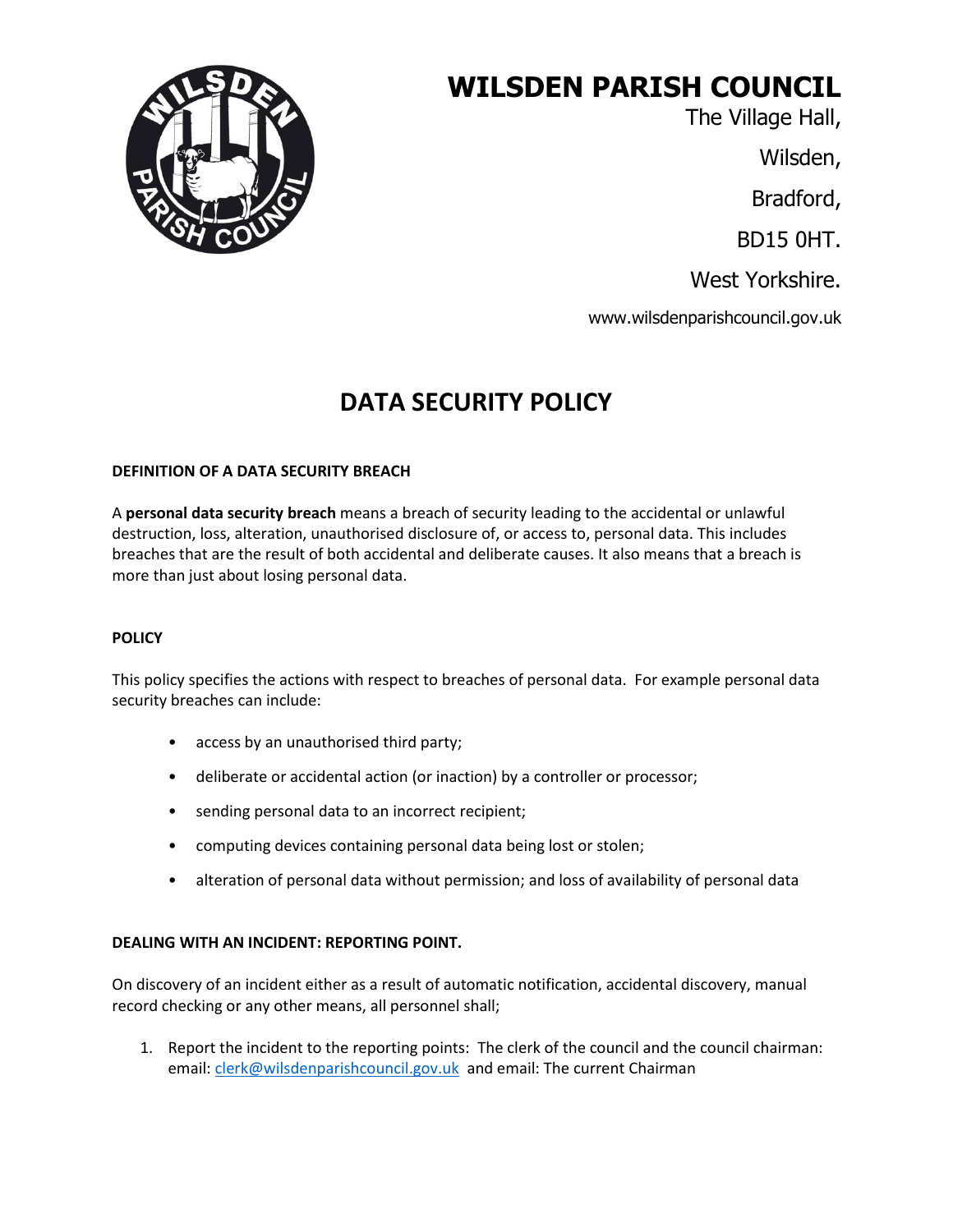- 2. The email report should be followed by a telephone call to the clerk or council chairman.
- 3. Should neither the clerk nor the chair be available the vice-chair of the council should be informed.
- 4. Should the vice-chair not be available all members should be notified via the broadcast email address.

#### **REPORTING POINT RESPONSIBILITIES**

All incidents must be recorded. The reporting point shall perform the following actions;

- Note the time, date and nature of incident together with a description and as much detail as appropriate on an Incident Response Form.
- Ensure the protection of any evidence and that a documented chain of evidence is maintained.
- Liaise with relevant authorities, individuals and the media where appropriate.
- Keep a note of all communications together with their date, time, who has been communicated with, and what the content and nature of communication was on the Incident Response Form.

#### **INCIDENT RESPONSE PLAN**

Assess the risk to individuals as a result of a breach by considering the following:

- the categories and approximate number of individuals concerned, and;
- the categories and approximate number of personal data records concerned, and;
- the likely consequences of the personal data breach, in particular consider if the impact results in a risk to the rights and freedoms of individuals.
- To help assess the risks refer to the Information Commissioner Office (ICO) website: <https://ico.org.uk/for-organisations/report-a-breach/>
- [https://ico.org.uk/for-organisations/guide-to-the-general-data-protection-regulation](https://ico.org.uk/for-organisations/guide-to-the-general-data-protection-regulation-gdpr/personal-data-breaches/)[gdpr/personal-data-breaches/](https://ico.org.uk/for-organisations/guide-to-the-general-data-protection-regulation-gdpr/personal-data-breaches/)

If the incident is deemed to be a **notifiable incident,** then within 72 hours of becoming aware of the incident, even if not aware of all the details yet, call ICO: 0303 123 1113 and provide the following information:

- what has happened;
- when and how the council found out about the breach;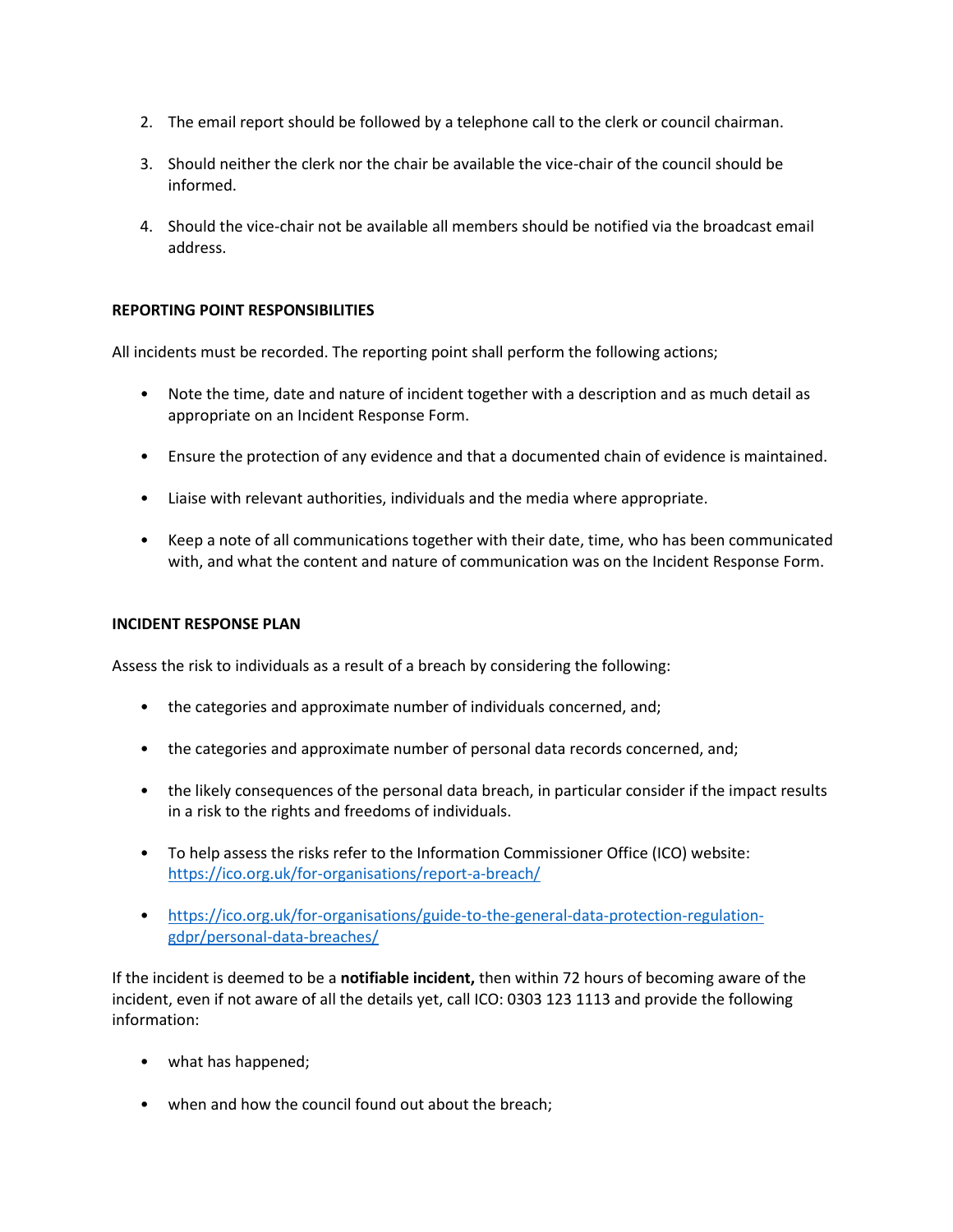- how many people have been or may be affected by the breach;
- what the council are doing as a result of the breach; and
- who else has been told.

For reporting a breach outside normal working hours use the ICO Reporting Form: <https://ico.org.uk/for-organisations/report-a-breach/personal-data-breach/>

If the incident is deemed to result in a high risk to the right and freedoms of individuals then within 48 hours the affected individuals must be informed by telephone, letter or email about the incident as there may be a need for them to take actions to mitigate immediate risk of damage to them.

The individuals must be told in clear and plain language:

- 1. the nature of the personal data breach and;
- 2. A description of the likely consequences of the personal data breach; and
- 3. A description of the measures taken, or proposed to be taken, to deal with the personal data breach and including, where appropriate, of the measures taken to mitigate any possible adverse effects, and;
- 4. The name and contact details of the clerk and chairman from where more information can be obtained;

If the incident is **not deemed to be notifiable** then:

- Update the Incident Response Form along with the outcome of the risk assessment.
- Include the steps and evidence used to identify and classify the risk. Include reasons why the incident is not deemed to result in a risk to the rights and freedoms of individuals.

#### **INCIDENT REVIEW**:

The Council will consider whether discussion of the incident warrants exclusion of the press and public from the meeting during that discussion.

- 1. At that meeting the council should determine if there are any further actions that need to be assigned or completed as a result of the incident.
- 2. The council may decide to refer further actions and to a committee, working group or external parties.